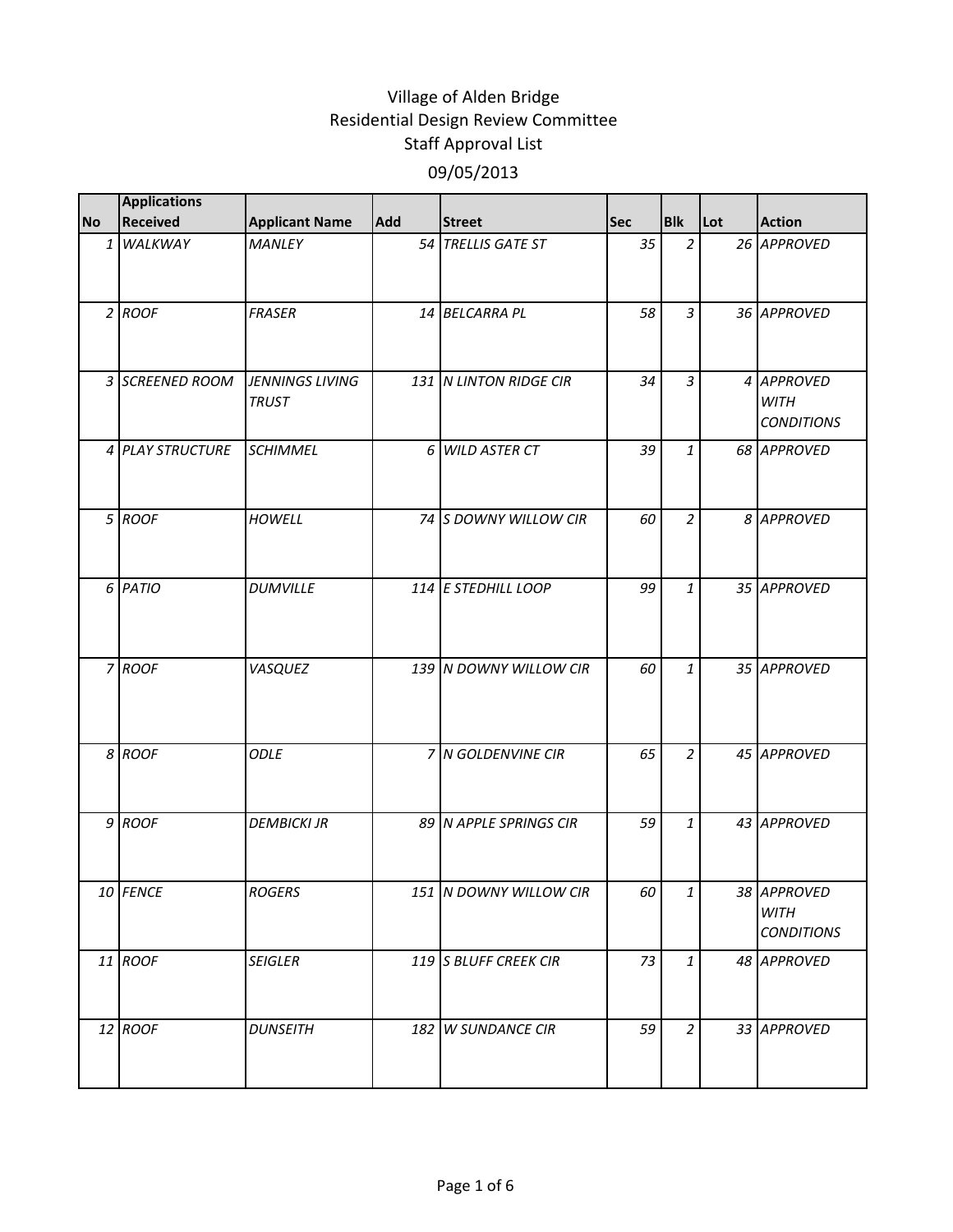|           | <b>Applications</b> |                       |     |                                         |            |                |     |                                                 |
|-----------|---------------------|-----------------------|-----|-----------------------------------------|------------|----------------|-----|-------------------------------------------------|
| <b>No</b> | <b>Received</b>     | <b>Applicant Name</b> | Add | <b>Street</b>                           | <b>Sec</b> | <b>Blk</b>     | Lot | <b>Action</b>                                   |
|           | 13 PATIO            | <b>ALLEN</b>          |     | 139 S MERRYWEATHER CIR                  | 82         | $\mathbf{1}$   |     | 69 APPROVED                                     |
|           | 14 PERGOLA          | <b>ALLEN</b>          |     | 139 S MERRYWEATHER CIR                  | 82         | $\mathbf{1}$   |     | 69 APPROVED<br><b>WITH</b><br><b>CONDITIONS</b> |
|           | 15 ROOF             | QUELLY                |     | 58 N GOLDENVINE CIR                     | 65         | $\mathbf{1}$   |     | 39 APPROVED                                     |
|           | 16 TREE REMOVAL     | <b>ROMERO</b>         |     | 61 SUGAR GROVE CT                       | 59         | $\mathbf{1}$   |     | 36 APPROVED                                     |
|           | 17 ROOF             | CHACON                |     | 98 AMBER LEIGH PL                       | 59         | $\overline{4}$ |     | 7 APPROVED                                      |
|           | 18 ROOF             | <b>BALBOA II</b>      |     | 14 GREYCREST PL                         | 50         | $\mathbf{1}$   |     | 27 APPROVED                                     |
|           | 19 PATIO            | HALL                  |     | 7 EMERY MILL PL                         | 86         | $\overline{a}$ |     | 34 APPROVED                                     |
|           | 20 ROOF             | <b>JENSEN</b>         |     | 23 EGAN LAKE PL                         | 36         | $\overline{3}$ |     | 9 APPROVED                                      |
|           | 21 ROOF             | LOBO                  |     | 126 W STOCKBRIDGE<br><b>LANDING CIR</b> | 17         | $\mathbf{1}$   |     | 4 APPROVED                                      |
|           | 22 ROOF             | <b>ZIENTEK</b>        |     | 3 VINCA TRL                             | 59         | $\mathbf{1}$   |     | 21 APPROVED                                     |
|           | 23 COLOR CHANGE     | <b>MEEHAN</b>         |     | 46 LIGHTWOOD TRCE                       | 20         | $\overline{3}$ |     | 10 APPROVED                                     |
|           | $24$ ROOF           | RINALDO               |     | 79 S WYNNOAK CIR                        | 57         | $\mathbf{1}$   |     | 17 APPROVED                                     |
|           | 25 PATIO            | <b>KULA JR</b>        |     | 23 TRILLING BIRD PL                     | 81         | 3              |     | 6 APPROVED                                      |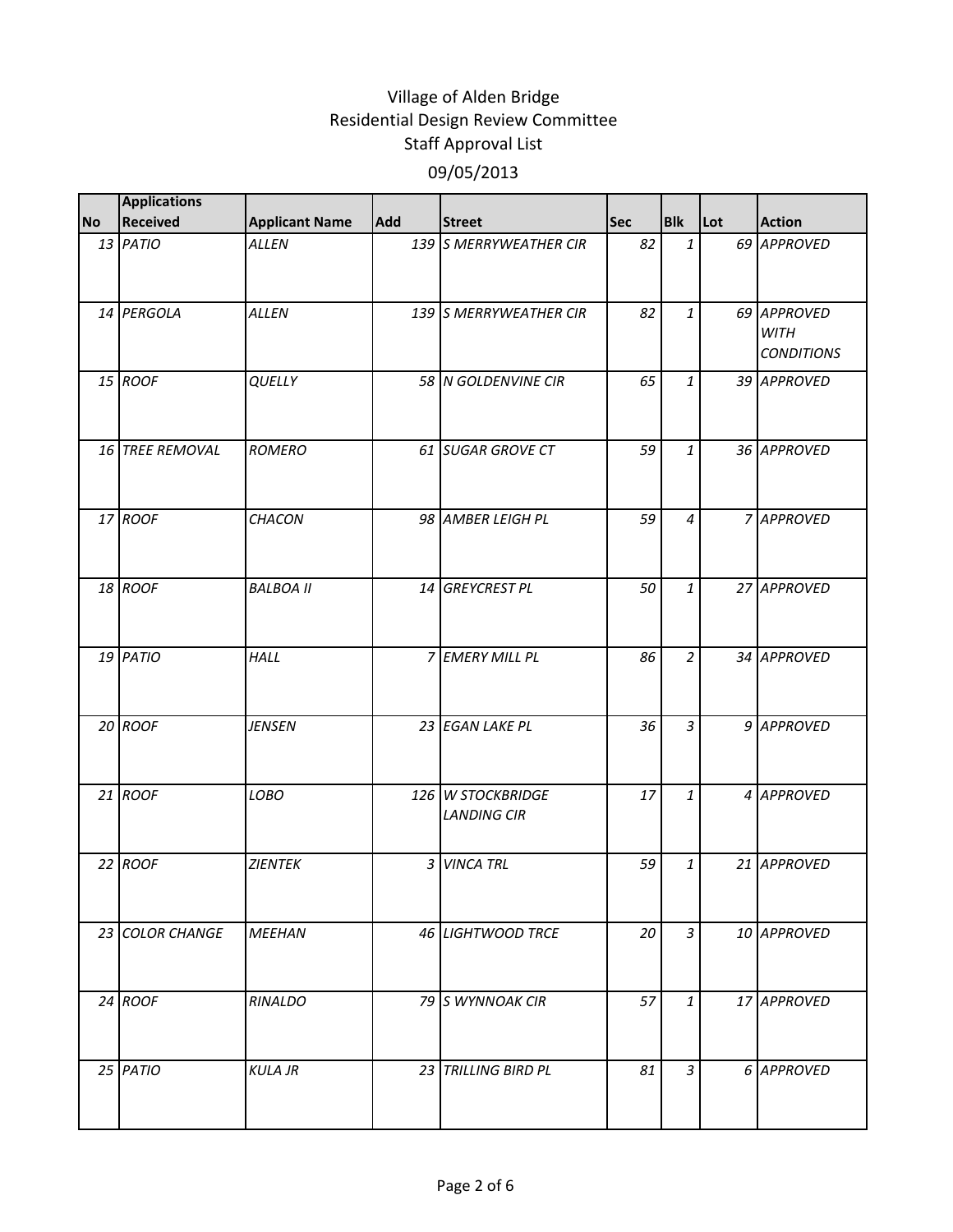|           | <b>Applications</b> |                       |     |                       |     |                |     |                                                 |
|-----------|---------------------|-----------------------|-----|-----------------------|-----|----------------|-----|-------------------------------------------------|
| <b>No</b> | Received            | <b>Applicant Name</b> | Add | <b>Street</b>         | Sec | <b>Blk</b>     | Lot | <b>Action</b>                                   |
|           | 26 PATIO            | <b>VICKROY JR</b>     |     | 19 SERENE CREEK PL    | 11  | $\overline{2}$ |     | 21 APPROVED                                     |
|           | 27 PERGOLA          | <b>VICKROY JR</b>     |     | 19 SERENE CREEK PL    | 11  | $\overline{2}$ |     | 21 APPROVED                                     |
|           | 28 PATIO            | <b>FITZGERALD</b>     |     | 18 COACHMAN RIDGE PL  | 70  | $\mathbf{1}$   |     | 4 APPROVED<br><b>WITH</b><br><b>CONDITIONS</b>  |
|           | 29 ARBOR            | <b>JOHNSON</b>        |     | 35 CAMBORN PL         | 86  | $\overline{a}$ |     | 45 APPROVED<br><b>WITH</b><br><b>CONDITIONS</b> |
|           | 30 PATIO            | <b>JOHNSON</b>        |     | 35 CAMBORN PL         | 86  | $\overline{2}$ |     | 45 APPROVED                                     |
|           | 31 PLAY STRUCTURE   | <b>JOHNSON</b>        |     | 35 CAMBORN PL         | 86  | $\overline{a}$ |     | 45 APPROVED                                     |
|           | 32 GUTTERS          | <b>MCKENNA</b>        |     | 62 E GREEN GABLES CIR | 9   | $\overline{3}$ |     | 31 APPROVED                                     |
|           | 33 ROOF             | LENG                  |     | 79 BLACKSTAR PL       | 57  | $\mathbf{1}$   |     | 61 APPROVED                                     |
|           | 34 ROOF             | <b>BURCHETT</b>       |     | 10 ORCHARD PINES PL   | 56  | $\mathfrak{Z}$ |     | 11 APPROVED                                     |
|           | 35 WOOD DECK        | <b>MELTON</b>         |     | 58 VALLEY OAKS CIR    | 51  | $\mathbf{1}$   |     | 15 APPROVED                                     |
|           | 35 TRELLIS          | <b>WARREN</b>         |     | 70 E SUNDANCE CIR     | 59  | 4              |     | 14 APPROVED                                     |
|           | 36 FENCE            | <b>ELIZABETH</b>      |     | 19 VINCA TRL          | 59  | $\mathbf{1}$   |     | 26 APPROVED<br><b>WITH</b><br><b>CONDITIONS</b> |
|           | 37 ROOF             | <b>SWIGGETT</b>       |     | 26 CANOE BIRCH PL     | 40  | $\mathbf{1}$   |     | 34 APPROVED                                     |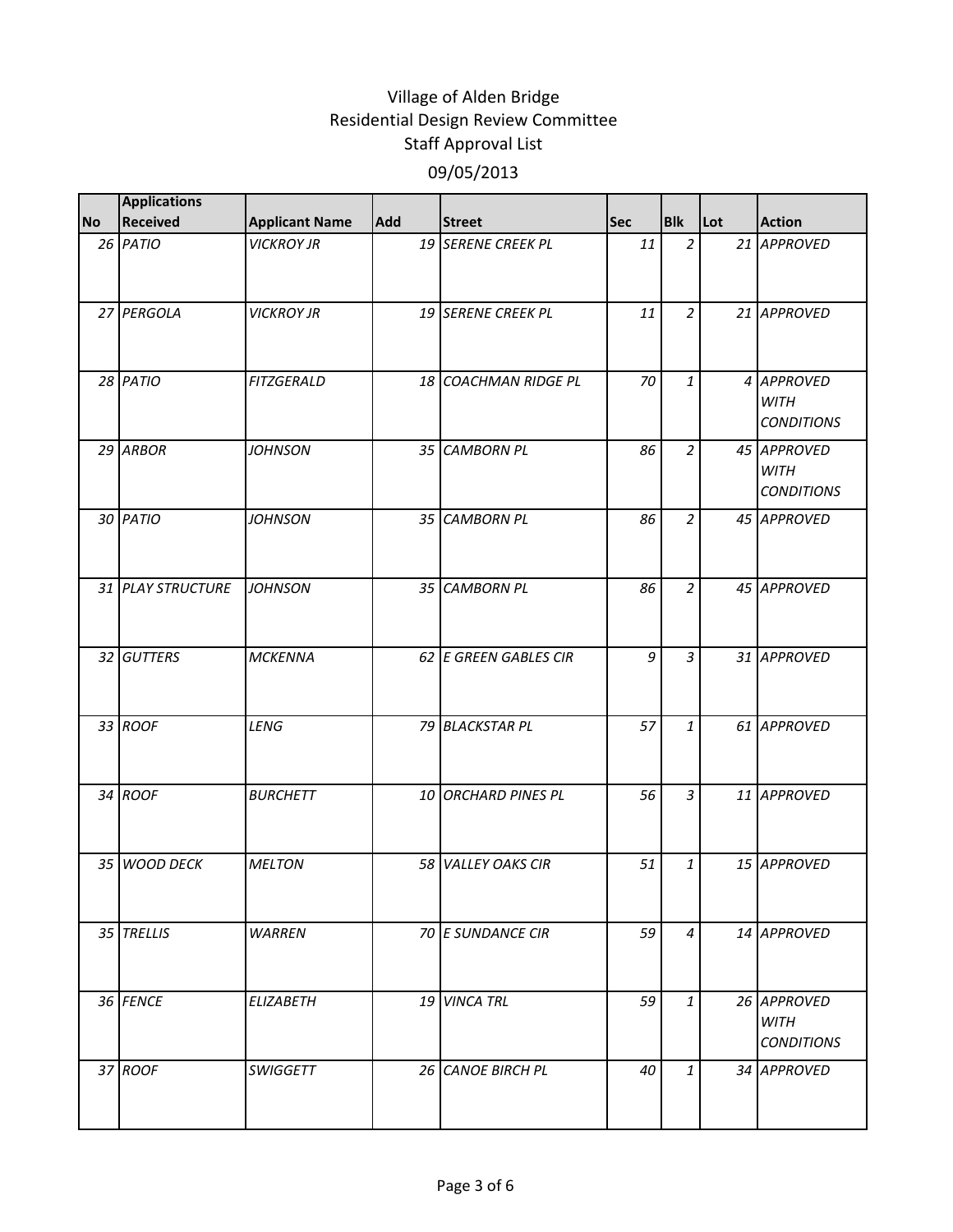|           | <b>Applications</b> |                       |     |                               |            |                |     |                                                 |
|-----------|---------------------|-----------------------|-----|-------------------------------|------------|----------------|-----|-------------------------------------------------|
| <b>No</b> | <b>Received</b>     | <b>Applicant Name</b> | Add | <b>Street</b>                 | <b>Sec</b> | <b>Blk</b>     | Lot | <b>Action</b>                                   |
|           | 38 GENERATOR        | <b>KNUST JR</b>       |     | 115 MARLBERRY BRANCH DR       | 84         | $\overline{a}$ |     | 1 APPROVED<br><b>WITH</b><br><b>CONDITIONS</b>  |
|           | 39 GENERATOR        | <b>SHEEDY</b>         |     | 15 W COTTAGE GREEN ST         | 35         | $\overline{3}$ |     | 15 APPROVED<br><b>WITH</b><br><b>CONDITIONS</b> |
|           | 40 TREE REMOVAL     | <b>FENN</b>           |     | 122 N WESTWINDS CIR           | 67         | $\mathbf{1}$   |     | 14 APPROVED<br><b>WITH</b><br><b>CONDITIONS</b> |
|           | 41 PERGOLA          | <b>SHORT</b>          |     | 146 MAPLE PATH PL             | 37         | $\overline{a}$ |     | 3 APPROVED<br><b>WITH</b><br><b>CONDITIONS</b>  |
|           | 42 PATIO            | <b>SHORT</b>          |     | 146 MAPLE PATH PL             | 37         | $\overline{2}$ |     | 3 APPROVED                                      |
|           | 43 FENCE            | <b>GARTMAN</b>        |     | 78 N HOLLYLAUREL CIR          | 16         | $\mathbf{1}$   |     | 36 APPROVED                                     |
|           | 44 FENCE            | <b>BENSON</b>         | 11  | <b>MAGNOLIA SHADOWS</b><br>PL | 1          | $\overline{a}$ |     | 7 APPROVED                                      |
|           | 45 ROOF             | <b>PODOWSKI</b>       |     | 110 AMBER LEIGH PL            | 59         | 4              |     | 4 APPROVED                                      |
|           | 46 FENCE            | <b>BEETS</b>          |     | 3 TEAK MILL PL                | 40         | $\mathbf{1}$   |     | 15 APPROVED<br><b>WITH</b><br><b>CONDITIONS</b> |
|           | 47 TREE REMOVAL     | <b>MIER</b>           |     | 83 N AVONLEA CIR              | 25         | 5              |     | 83 APPROVED                                     |
|           | 48 TREE REMOVAL     | <b>WARKEN</b>         |     | 79 N AVONLEA CIR              | 25         | 5              |     | 79 APPROVED                                     |
|           | 49 TREE REMOVAL     | <b>BORCHERS</b>       |     | 87 N AVONLEA CIR              | 25         | 6              |     | 87 APPROVED                                     |
|           | 50 GENERATOR        | <b>SANDER</b>         |     | <b>15 CRESTED POINT PL</b>    | 37         | $\overline{2}$ |     | 18 APPROVED<br><b>WITH</b><br><b>CONDITIONS</b> |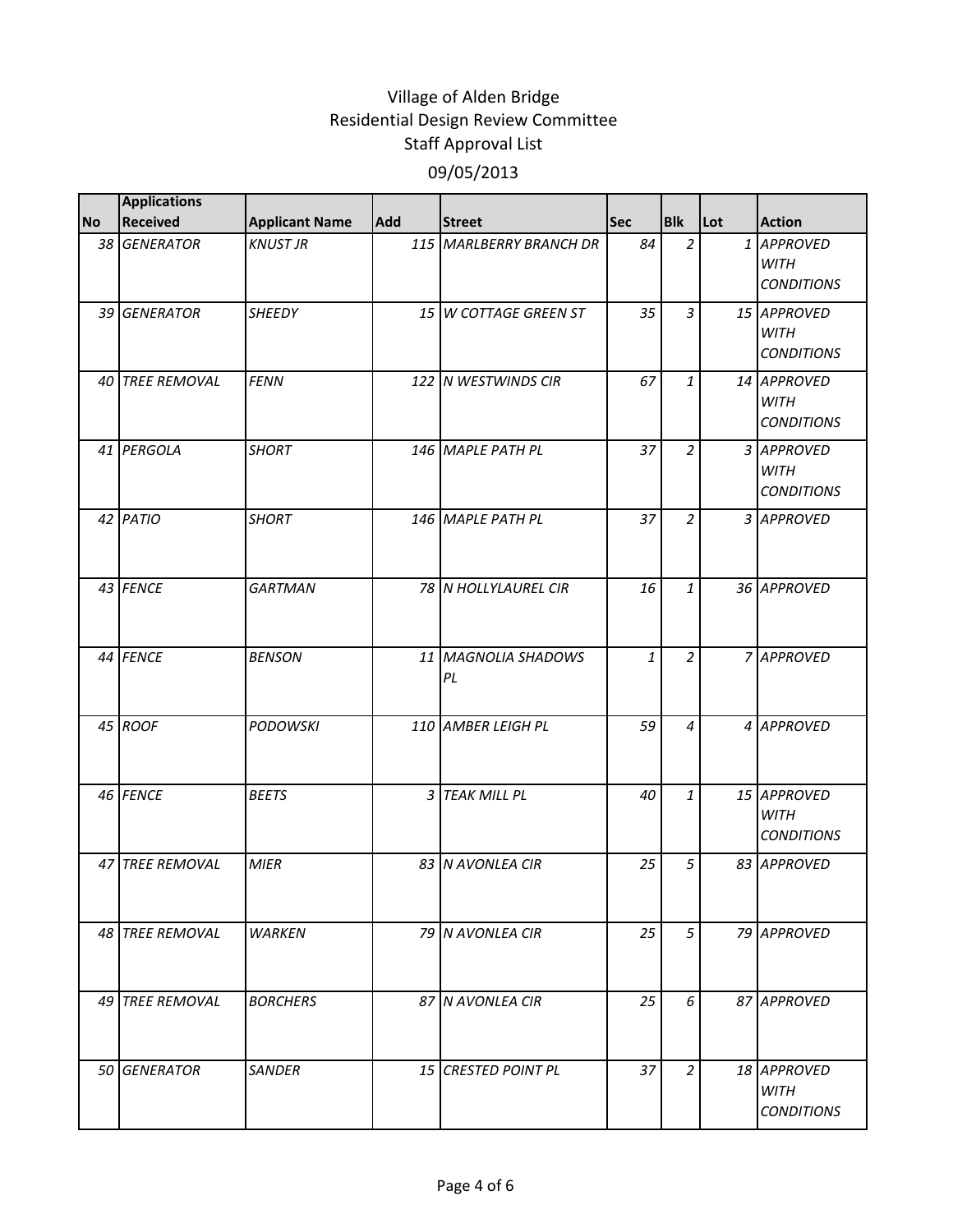|           | <b>Applications</b> |                       |     |                          |                |                |     |                                                |
|-----------|---------------------|-----------------------|-----|--------------------------|----------------|----------------|-----|------------------------------------------------|
| <b>No</b> | <b>Received</b>     | <b>Applicant Name</b> | Add | <b>Street</b>            | <b>Sec</b>     | <b>Blk</b>     | Lot | <b>Action</b>                                  |
|           | 51 TREE REMOVAL     | <b>EASTON</b>         |     | 103 E GREEN GABLES CIR   | 9              | $\mathbf{1}$   |     | 46 APPROVED                                    |
|           | 52 POOL             | <b>MARTINEZ</b>       |     | 119 E WHISTLERS BEND CIR | 81             | $\overline{a}$ |     | 9 APPROVED<br><b>WITH</b><br><b>CONDITIONS</b> |
|           | 53 FENCE            | <b>MARTINEZ</b>       |     | 119 E WHISTLERS BEND CIR | 81             | $\overline{2}$ |     | 9 APPROVED<br><b>WITH</b><br><b>CONDITIONS</b> |
|           | 54 ROOF             | <b>SUTER</b>          |     | 54 E SUNDANCE CIR        | 59             | $\overline{4}$ |     | 18 APPROVED                                    |
|           | 55 ROOF             | <b>CHEN</b>           |     | 139 W SUNDANCE CIR       | 59             | $\overline{3}$ |     | 18 APPROVED                                    |
|           | 56 PERGOLA          | <b>MARTINEZ</b>       |     | 119 E WHISTLERS BEND CIR | 81             | $\overline{2}$ |     | 9 APPROVED<br><b>WITH</b><br><b>CONDITIONS</b> |
|           | 57 SPA              | <b>BIENVENU III</b>   |     | 19 S PINEY PLAINS CIR    | 7              | 1              |     | 3 APPROVED<br><b>WITH</b><br><b>CONDITIONS</b> |
|           | 58 WALKWAY          | <b>BIENVENU III</b>   |     | 19 S PINEY PLAINS CIR    | $\overline{7}$ | $\mathbf{1}$   |     | 3 APPROVED                                     |
|           | 59 PAVERS           | <b>BIENVENU III</b>   |     | 19 S PINEY PLAINS CIR    | 7              | 1              |     | 3 APPROVED                                     |
|           | 60 ROOF             | <b>MCLEOD</b>         |     | 93 N APPLE SPRINGS CIR   | 59             | $\mathbf{1}$   |     | 44 APPROVED                                    |
|           | 61 PATIO            | PEASE                 |     | 62 ARDSLEY SQUARE PL     | 70             | $\mathbf{1}$   |     | 29 APPROVED                                    |
|           | 62 WOOD DECK        | <b>LEBRIBEUS</b>      |     | 6 CLOUD BANK PL          | 93             | $\mathbf{1}$   |     | 66 APPROVED                                    |
|           | 63 FIREPIT          | <b>WANCZYK</b>        |     | 43 DALEA PL              | 39             | $\mathbf{1}$   |     | 35 APPROVED                                    |